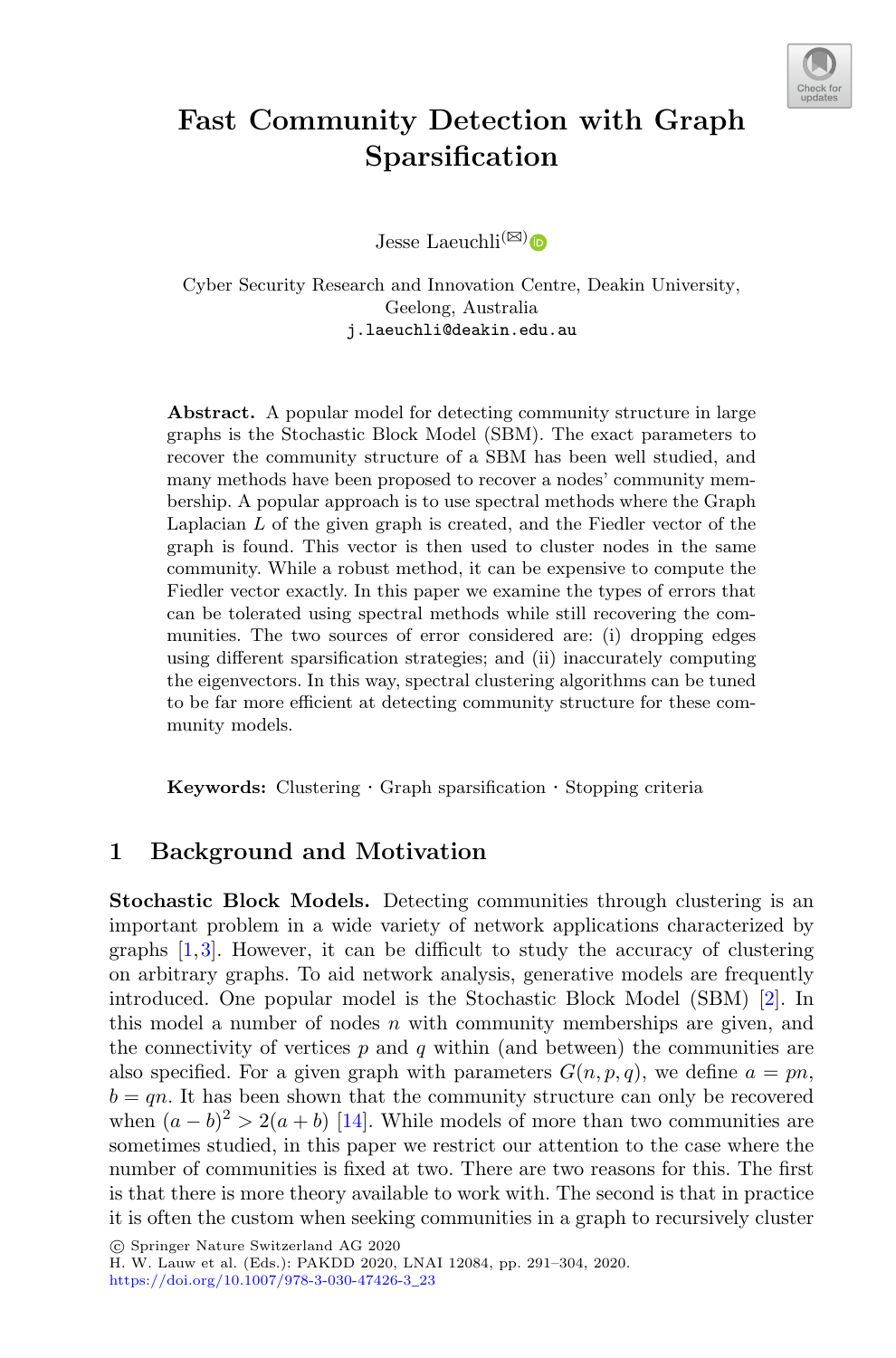the nodes into two groups and then continue recursively, since this approach lends itself to high performance computing [\[4](#page-12-3)]. A two community model is therefore relevant to real-world approaches and worthy of study. Our goal in this paper is to discuss the question of how we can recover the communities of a SBM faster, by applying graph sparsification and inaccurate eigenvector computation, without harming the accuracy of our recovery methods. Additionally, we show how we can leverage recent research on nearly linear-time solvers to capitalize on the sparser graphs we obtain.

**Spectral Sparsification.** A popular approach to clustering is to find the Fiedler vector of the graph Laplacian  $L$  [\[4](#page-12-3)]. This is faster the sparser  $L$  is. Given a matrix  $L$ , we say that matrix  $L$  is similar iff for all  $x$ ,

<span id="page-1-0"></span>
$$
x'Lx(1 - \epsilon) \le x'\tilde{L}x \le x'Lx(1 + \epsilon). \tag{1}
$$

Matrices that are similar to each other by the criteria of Eq. [\(1\)](#page-1-0) share similar eigenvectors and eigenvalues [\[5\]](#page-12-4). While fast methods exist for computing such similar matrices through sparsification [\[5\]](#page-12-4), it is unclear how errors in eigenvector approximation translate into errors in the communities recovered. Answering this question is a key contribution of this paper.

**Spectrum of SBM Matrices.** Since we will make extensive use of the spectrum of the different matrix representations of a Stochastic Block Model (SBM), we review the known results here, and provide some new ones.

First we consider the spectrum of a two community adjacency matrix. Define  $a = np$ ,  $b = nq$ , where p is the probability of a connection between nodes inside the community, and  $q$  is the probability of a connection between nodes in different communities. Then the average instance of a SBM model with these parameters can be represented in the form,

$$
\langle \mathbf{A} \rangle = \frac{1}{2}(a+b)\mathbf{1}\mathbf{1}^T + \frac{1}{2}(a-b)\mathbf{u}\mathbf{u}^T
$$
 (2)

where **1** =  $(1, 1, 1, ..., 1) / \sqrt{n}$  and **u** =  $(1, 1, ..., -1, -1, ...) / \sqrt{n}$ . Any particular instance **A** of a SBM drawn from this distribution of matrices can be represented as  $A = \langle A \rangle + X$ , where X is a random Wigner matrix. Because the eigenvalues of **X** follow the famous semicircle law, the spectrum of A also follows such a distribution [\[14](#page-13-0)], with the exception of the two largest eigenvalues. The distribution of the bulk of the eigenvalues follows the equation,

$$
\rho(z) = \frac{n}{\pi} \frac{\sqrt{2(a+b) - z^2}}{a+b}.
$$
\n(3)

The radius of the bulk of the spectrum of **A** is given as below, with the center of the semi-circle being at 0.

$$
r_{\mathbf{A}} = \sqrt{2(a+b)}\tag{4}
$$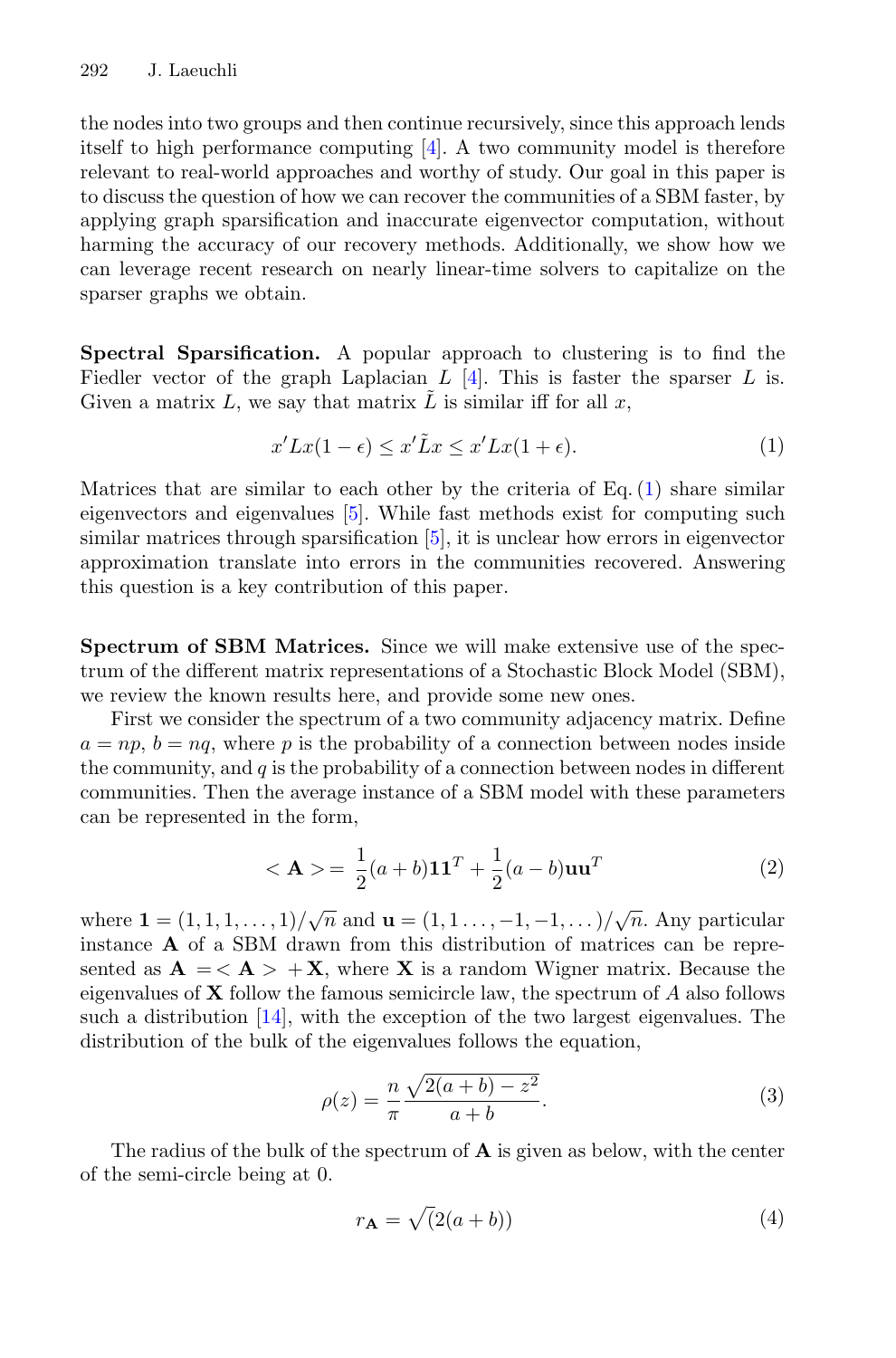Finally we also have the two largest eigenvalues of **A** given as below.

$$
\lambda_n = \frac{1}{2}(a+b) + 1, \lambda_{n-1} = \frac{1}{2}(a-b) + \frac{a+b}{a-b}
$$
 (5)

We note that the eigenvectors of **A** are randomly distributed vectors on the unit sphere except for the top two eigenvectors. The top two eigenvectors are perturbed versions of the vectors of  $\langle \mathbf{A} \rangle$  [\[14](#page-13-0)].

We will also be interested in the spectrum and the eigenvectors of the scaled Laplacian  $\mathcal L$  of instances of our SBM. The bulk of the spectrum of  $\mathcal L$  is also known to follow a semi-circle distribution [\[11\]](#page-13-1). If we denote the average degree of the SBM as  $\bar{d}$ , then the distribution of the bulk of the eigenvalues follows the equation,

$$
\rho(z) = \frac{2n}{\pi} \frac{\sqrt{\frac{2(a+b)}{\bar{d}^2} - z^2}}{\frac{2(a+b)}{\bar{d}^2}}.
$$
\n(6)

The radius of the bulk of the spectrum are as below, with the center of the semi-circle being at 1.

$$
r_{\mathcal{L}} = \frac{\sqrt{(2(a+b))}}{\bar{d}}\tag{7}
$$

Avrachenkov et. al [\[11](#page-13-1)] states that the other non-trivial eigenvalue of  $\mathcal{L}$ remains to be characterized, so we briefly show that the eigenvalues outside the semi-circle are as below and bound their deviation from this mean, since our algorithms will make use of this information.

$$
\lambda_1 = 0, \lambda_2 = 1 - \frac{\frac{1}{2}(a - b) + \frac{a + b}{a - b}}{\bar{d}} \tag{8}
$$

We have  $\lambda_1 = 0$ , since  $\mathcal L$  is a Laplacian. If **A** is a regular graph, then the value for  $\lambda_2$  is directly computable from the eigenvalues of **A**, as above. Since SMBs are close to regular, with each node having the same average degree of  $a + b$ , we need to show that the deviation from the mean is small and with high probability will not change the result. From Lutzeyer and Walden [\[16\]](#page-13-2) we have that the error of applying this linear transform of the eigenvalues of A, in order to obtain the eigenvalues of  $\mathcal{L}$ , is  $3 \frac{d_{max}-d_{min}}{d_{max}+d_{min}}$ . We can then use the Chernoff concentration bounds to show that this error goes to zero with high probability.

The elements of the rows of **A** are drawn from a binomial distribution, with  $n/2$  of them with probability p, and  $n/2$  of them with probability q. For each diagonal element of  $\mathcal{L}$ , we then have,

$$
\Pr(|\mathcal{L}_{ii} - \bar{d}| > \sqrt{n}\sqrt{\log(n^2)} ) < 2e^{-\log(n^2)} = \frac{2}{n^2}.
$$
 (9)

Since we have *n* diagonal elements, the probability that none exceed this bound can be computed as,

$$
\lim_{n \to \infty} (1 - \frac{1}{n^2})^n = 1
$$
\n(10)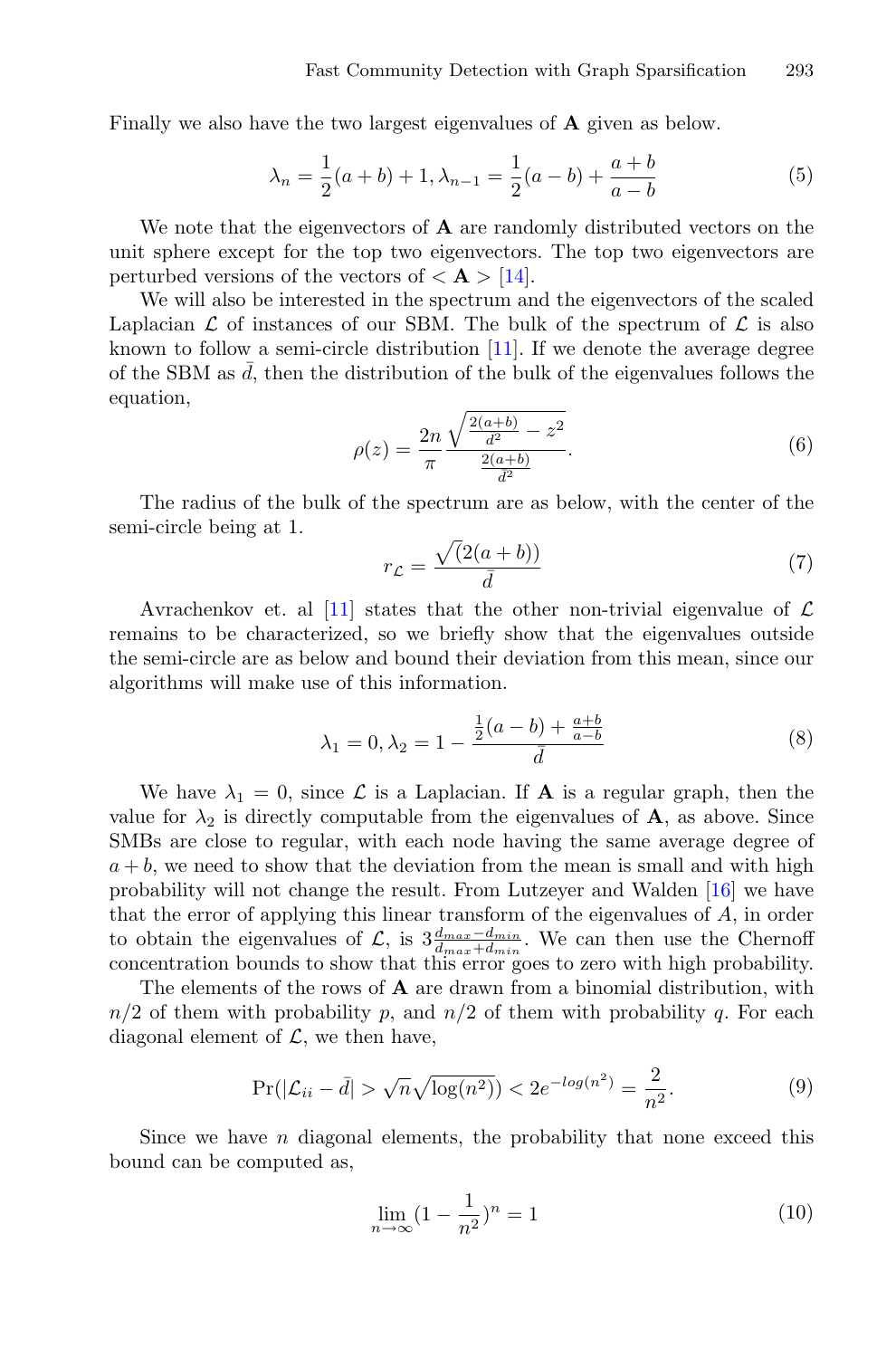The error in our approximation for  $\lambda_2$  is then

$$
3\frac{d_{max} - d_{min}}{d_{max} + d_{min}} = 3\frac{\bar{d} + \sqrt{n}\sqrt{\log(n^2)} - (\bar{d} - \sqrt{n}\sqrt{\log(n^2)})}{\bar{d} + \sqrt{n}\sqrt{\log(n^2)} + \bar{d} - \sqrt{n}\sqrt{\log(n^2)}}\n= 3\frac{2\sqrt{n}\sqrt{\log(n^2)}}{2\bar{d}} = 3\frac{2\sqrt{n}\sqrt{\log(n^2)}}{n(p+q)}
$$
\n(11)

Taking the limit as  $n$  increases we then have,

<span id="page-3-0"></span>
$$
\lim_{n \to \infty} 3 \frac{2\sqrt{n}\sqrt{\log(n^2)}}{n(p+q)} = 0.
$$
\n(12)

Finally, we state two properties of  $\mathcal L$  that we will make use of later. We can write  $\mathcal{L} = D^{-1/2}AD^{-1/2} = D^{-1/2}XD^{-1/2} + D^{-1/2} < A > D^{-1/2}$ . Recall that the eigenvectors of **X** are randomly distributed on the unit sphere. Then for any  $e_i, e_j \in \mathbf{I}$ 

$$
E[e_i D^{-1/2} \mathbf{X} D^{-1/2} e_i] = E[e_i D^{-1/2} \sum_{j=1}^n \lambda_j x_j x'_j D^{-1/2} e_i]
$$
  
\n
$$
E[e_i D^{-1/2} \sum_{j=1}^n \lambda_j x_j x'_j D^{-1/2} e_i] = E[\sum_{j=1}^n \frac{1}{d_i} \lambda_i x_i x'_i = \sum_{j=1}^n \frac{1}{d_i} \lambda_i \frac{1}{n}]
$$
\n(13)

Alternatively, we have

$$
E[e_i D^{-1/2} \mathbf{X} D^{-1/2} e_j] = E[e_i D^{-1/2} \sum_{j=1}^n \lambda_j x_j x'_j D^{-1/2} e_j]
$$
  
\n
$$
E[e_i D^{-1/2} \sum_{j=1}^n \lambda_j x_j x'_j D^{-1/2} e_j] = E[\sum_{j=1}^n \frac{1}{d_i} \lambda_i x_i x'_j] = 0
$$
\n(14)

**Overall Approach.** We now outline our overall problem. We would like to accelerate spectral algorithms for Stochastic Block Models (SBMs) while still recovering the communities accurately. Our main approach is to analyze the impact of two different types of error on SBM algorithms. The first is 'edge dropping'. We investigate two strategies for dropping edges which allow us to recover the communities despite, in some cases, having significantly fewer edges than the original problem. While the idea of sparsifying graphs in order to more efficiently recover communities is not new, our contribution is to determine the level of sparsification that can take place while still recovering communities.

Our second approach is to stop convergence of the eigensolver early. We analyze 'power iteration', and show that for many SBM instances the solver does not need to be run to convergence. We choose power iteration both because the analysis is simple, and because in conjunction with nearly linear-time solvers, and the dropping strategy previously mentioned, we can design extremely efficient algorithms.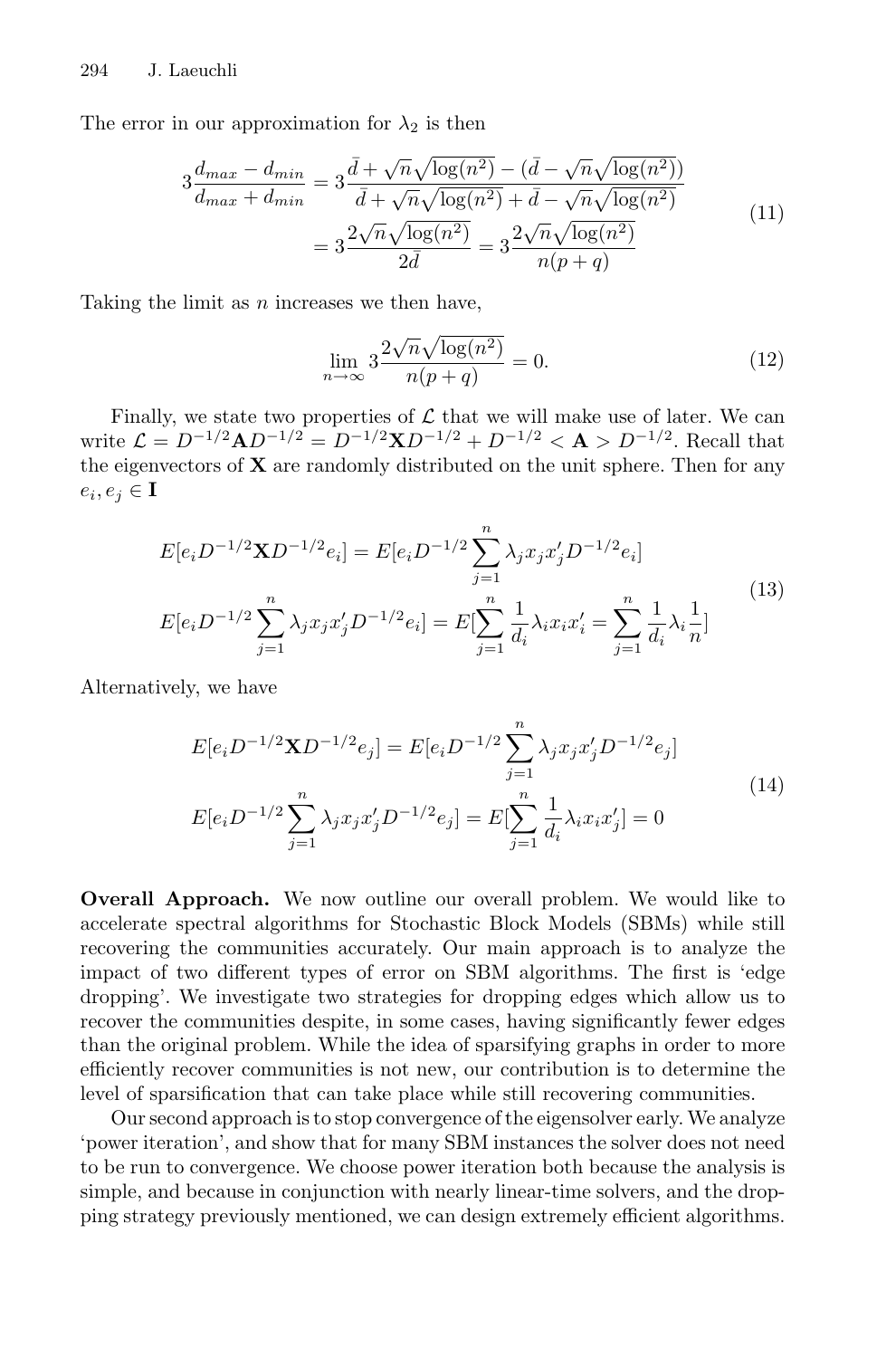This is because power iteration based on these solvers are  $O(m)$  complexity. In some cases we can reduce the number of edges by orders of magnitude, making these solvers very attractive.

The foundation of both these methods is a careful use of the model parameters and the known results for the spectra of SBM models.

### <span id="page-4-1"></span>**2 Methods and Technical Solutions**

**Sampling with Effective Resistance.** The main idea is that for a given Stochastic Block Model (SBM) we know when we can recover the communities based on the parameters a, b of the model. While it is sometimes assumed that these parameters are known, Mossel et al. [\[7\]](#page-13-3) gives Eq. [\(15\)](#page-4-0) for recovering the parameters of an unknown SBM, where  $|E|$  is the number of edges in the graph,  $k_n = |log^{1/4}(n)|$ , and  $X_{k_n}$  is the number of cycles of length  $k_n$  in the graph. While  $X_{k_n}$  is difficult to compute, Mossel et al. shows that this can be well approximated by counting the number of non-backtracking walks in the graph that can be made in  $O(n)$  time. They then obtain a linear-time algorithm for estimating a, b by showing that  $a \approx \hat{d}_n + \hat{f}_n$ , and  $b \approx \hat{d}_n - \hat{f}_n$  where,

<span id="page-4-0"></span>
$$
\hat{d}_n = \frac{2|E|}{n} \n\hat{f}_n = (2k_n X_{k_n} - \hat{d}^{k_n})^{1/k_n}.
$$
\n(15)

Once we obtain an estimate for  $a, b$  then we can estimate how much we should sparsify the graph to ensure that  $(a - b)^2 > 2(a + b)$ , while still dropping edges to obtain a much sparser matrix, for which we can obtain the Fiedler Vector much faster. We can also estimate the percentage of the nodes we will recover using the equation  $\alpha^2 = \frac{(a-b)^2 - 2(a-b)}{(a-b)^2}$ ,  $\frac{1}{2}[1 + \text{erf}(\sqrt{\alpha^2/2(1-\alpha^2)})$  [\[14](#page-13-0)].

In order to understand the percentage of the edges of the graph that we should sample we need to consider what the odds are they we will sample an edge connecting two nodes inside a community, against the odds that they will sample an inter-community edge. Ideally we would only sample edges inside the communities, since this would make the communities trivial to detect. Unfor-tunately, it has been shown by Luxburg et al. [\[9](#page-13-4)[,10](#page-13-5)] that for SBM as  $n \to \infty$ , the effective resistance of a given edge  $(i, j)$  in the graph tends toward  $\frac{1}{d_i} + \frac{1}{d_j}$ . Since the degrees of the nodes in this model are  $O(n)$ , the variation between effective resistances will be small, and will in any case not reflect the community structure of the graph. At this point our spectral sparsifier will be selecting edges essentially at random. While Luxburg et al. state that theoretical results suggest that the effective resistances could degenerate only for very large graphs, their experimental results show that this behaviour arises even for small communities of 1, 000 vertices.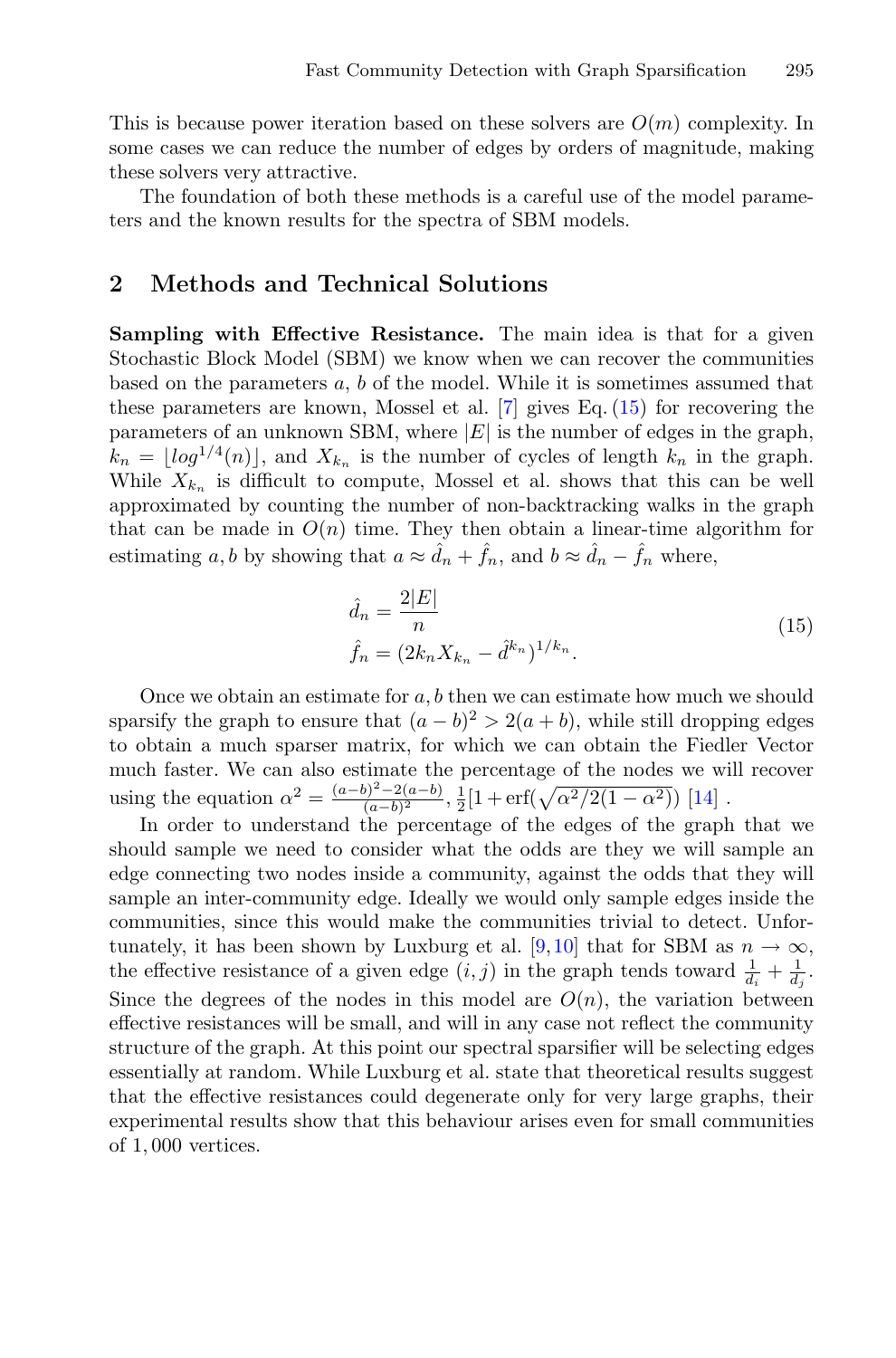<span id="page-5-0"></span>
$$
\mathbb{E}(E) = 2q(\frac{n}{2})^2 + 2p(\frac{n}{2})^2
$$
\n(16)

<span id="page-5-1"></span>
$$
p_{intra} = \frac{(2p(\frac{n}{2})^2)}{\mathbb{E}(E)} \quad q_{inter} = \frac{(2q(\frac{n}{2})^2)}{\mathbb{E}(E)} \tag{17}
$$

<span id="page-5-2"></span>
$$
\hat{p} = \frac{Sp_{intra}}{2(\frac{n}{2})^2} \quad \hat{q} = \frac{Sp_{inter}}{2(\frac{n}{2})^2} \tag{18}
$$

While in some sense this is a drawback, since this result is telling us we may as well sample randomly, our algorithm can still function, and we can save the cost of computing the effective resistances. For  $(a - b)^2 > 2(a + b)$  to hold true, there must be significantly more intra-community edges than inter-community ones. If we are sampling randomly with spectral sparsification, we should still sample more of the desired edge type, since more of this type exist and we are sampling each edge with roughly the same probability. If we have probabilities  $p, q$ , and number of nodes  $n$ , then the expected value for the number of edges is shown in Eq.  $(16)$ . We can then compute the probability of sampling an intra-community or inter-community edge as in Eq.  $(17)$ . If we take S samples, Eq.  $(18)$  shows the estimated  $\hat{p}, \hat{q}$  for our sparsified graph. We then have  $\hat{a} = \hat{p}n$ ,  $\hat{b} = \hat{q}n$ , which can be used to decide if the communities can be recovered.

**Correcting Effective Resistance.** While Luxburg et al. [\[10\]](#page-13-5) show that as  $n \to \infty$  the effective resistance  $\textbf{eff}_{a,b}$  for a SBM degenerates to  $(1/d_i + 1/d_i)$ for two nodes  $i, j$ , there are various methods known for correcting this. One of these is to multiply by the sum of the degrees. While this does not correct the issue in and of itself, since the effective resistance between every pair of nodes converges to two, the variance around two may be meaningful. Using these "scaled" effective resistances captures the community structure of a SBM, and sparsifying by these resistances can cause us to find the community structure of an SBM very quickly. These scaled effective resistances can be obtained by taking the scaled Laplacian  $\mathcal L$  of our SBM, and applying the same algorithm that is used to estimate the effective resistance of L.

Given the constants  $a, b$ , we can calculate the average difference in scaled effective resistance between edges both inside the communities and outside. This is useful because it allows us to predict on average how much we should sample to ensure  $(a - b)^2 > 2(a + b)$ , given the increased chance of sampling intercommunity edges.

Recall that  $\mathbf{eff}_{a,b} = e_a \mathcal{L}^{\dagger} e_a + e_b \mathcal{L}^{\dagger} e_b - 2e_a \mathcal{L} e_b$ . Using our knowledge of the spectrum of  $\mathcal{L}$ , we can compute the average values of these terms.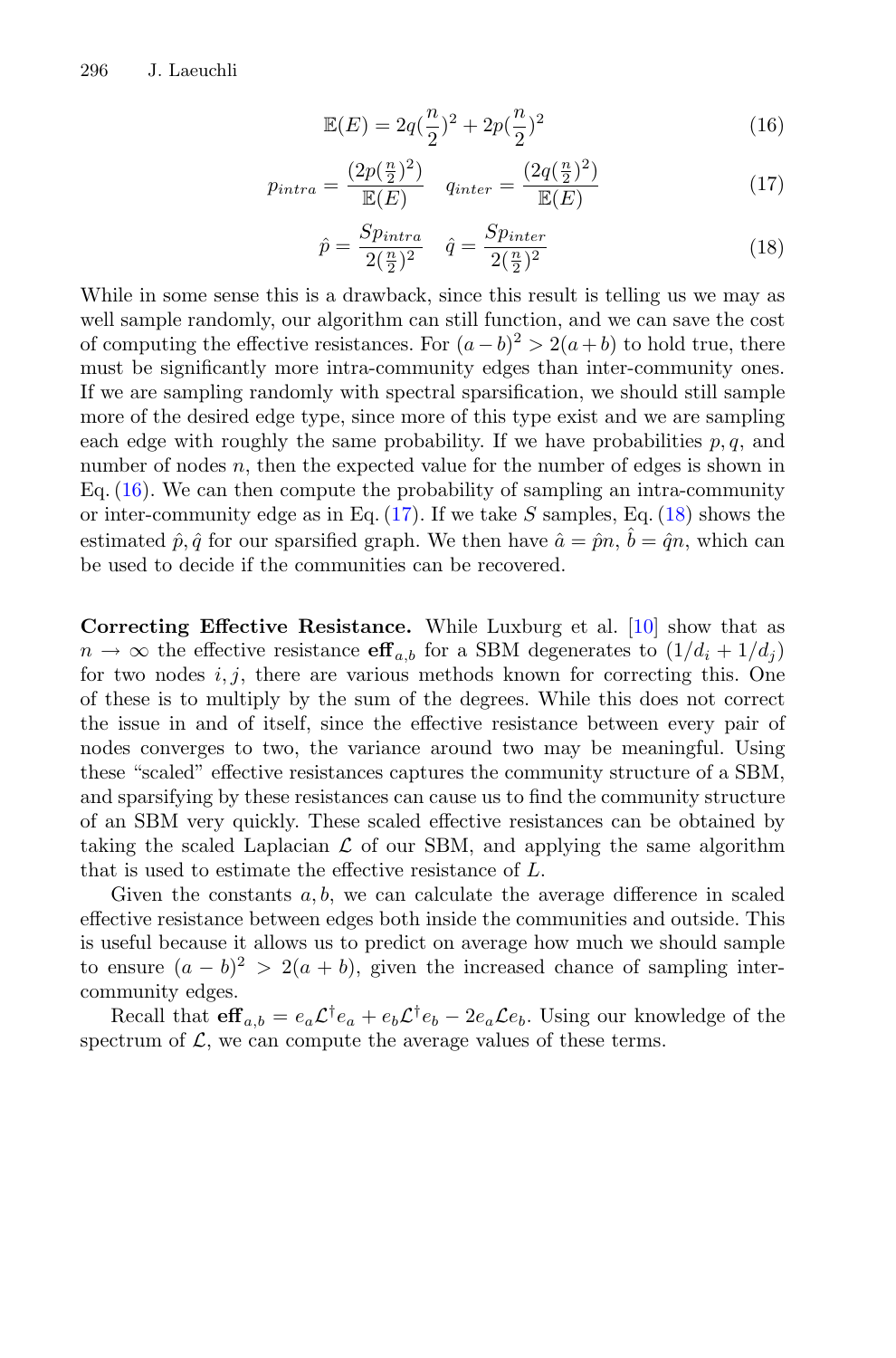$$
E[\mathcal{L}_{aa}^{\dagger}] = E[\mathcal{L}_{bb}^{\dagger}] = E[e_a D^{-1/2} \mathbf{X}^{-1} D^{-1/2} e_a] + E[e_a D^{-1/2} \mathbf{A}^{-1} D^{-1/2} e_a]
$$
  
\n
$$
E[e_a D^{-1/2} \mathbf{X}^{-1} D^{-1/2} e_a] = \frac{1}{n} \sum \lambda \text{ by Eq. (13)}
$$
  
\n
$$
E[\mathcal{L}_{aa}^{\dagger}] = \frac{1}{n} \int_{1-r_L}^{1+r_L} \frac{1}{z} \rho(z) dz = 1
$$
  
\n
$$
E[\mathcal{L}_{ab}^{\dagger}] = E[e_a D^{1/2} X^{-1} D^{1/2} e_b] + E[e_a D^{1/2} A^{-1} D^{1/2} e_b]
$$
  
\n
$$
E[e_a D^{1/2} X^{-1} D^{1/2} e_b] = 0 \text{ by Eq. (14) so}
$$
  
\n
$$
E[\mathcal{L}_{ab}^{\dagger}] = E[e_a D^{1/2} A^{-1} D^{1/2} e_b] = e_a \frac{1}{\lambda_2} \mathbf{u} \mathbf{u}^T e_b
$$
  
\n
$$
e_a \frac{1}{\lambda_2} \mathbf{u} \mathbf{u}^T e_b = \frac{1}{\lambda_2} (-1)^x, x = 0 \text{ if } a, b \in G \text{ and } x = 1 \text{ if } a, b \notin G.
$$
 (14)

We see that the effective resistance inside the group on average is  $e_a\mathcal{L}^\dagger e_a$  +  $e_b\mathcal{L}^\dagger e_b - 2e_a\mathcal{L}e_b = 1 + 1 - 2\frac{1}{\lambda_2}$  and  $e_a\mathcal{L}^\dagger e_a + e_b\mathcal{L}^\dagger e_b - 2e_a\mathcal{L}e_b = 1 + 1 + 2\frac{1}{\lambda_2}$ otherwise. This allows us to amend our estimates for  $\hat{a}$  and  $\hat{b}$ . If we let r' be the ratio between the effective resistance of the two links, then Eq. [\(21\)](#page-6-0) gives the scaled  $\hat{p'}$ ,  $\hat{q'}$ .

$$
p'_{intra} = \frac{p_{intra}}{p_{intra} + r'q_{intra}}
$$
  
\n
$$
q'_{inter} = 1 - p'_{intra};
$$
\n(20)

<span id="page-6-0"></span>
$$
\hat{p'} = \frac{Sp'_{intra}}{2(\frac{n}{2})^2} \quad \hat{q'} = \frac{Sp'_{inter}}{2(\frac{n}{2})^2} \tag{21}
$$

We note that our method above does have a potential drawback for very small graphs. This is because we need to sample  $\Theta(n \log(n))$  edges to avoid the graph being disconnected [\[12\]](#page-13-6). As graphs become large this should be a nonissue because we have  $\lim_{n\to\infty} \frac{(pn-qn)^2-2(pn+qn)}{n\log n} = \infty$ , which indicates that our sampling criteria will require more edges than needed to ensure connectivity.

**Computing the Eigenvector Using Inverse Power Iteration.** One of the challenges of spectral methods is computing the eigenvectors needed for clustering, since this can be expensive. Given a nearly linear-time solver, one can compute the eigenvectors of a scaled graph Lapalcian in nearly time in the order of the number of elements of  $\mathcal{L}$  [\[6\]](#page-12-5), by using Inverse Power Iteration. This is attractive given our edge dropping strategy, where we may reduce the number of edges by several orders of magnitude for favourable graphs.

An additional feature is that it is possible to calculate a stopping criteria for the eigensolver that will allow us to recover the communities, even though the eigenvector has not fully converged. This is a desirable property, since full convergence can be slow. While the bound for our stopping criteria is not tight, it nevertheless is significantly faster than would otherwise be the case for full convergence.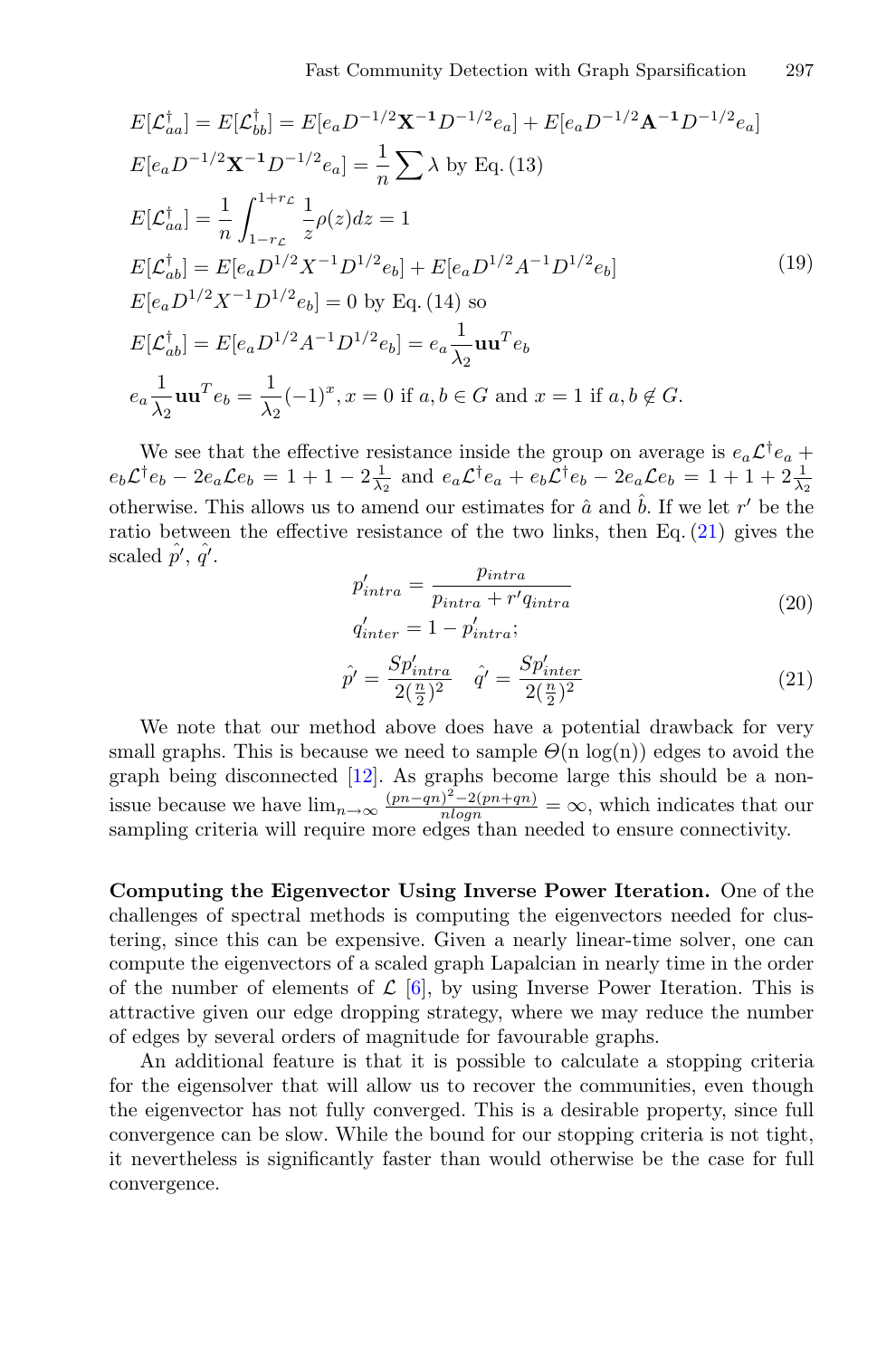Recall that for the power iteration we have an initial state  $c_1\lambda_1v_1+\ldots c_n\lambda_nv_n$ . On average the  $c_i$  terms will be of approximately the same size. We are attempting to compute the eigenvector  $\mathbf{u} = (1, 1, \ldots, -1, -1, \ldots) / \sqrt{n}$ . After each iteration of the power method we have a resultant vector which consists of the desired eigenvector **u**, and some sum of the other eigenvectors. We need to compute the likely contribution from the other eigenvectors. Once these contributions are smaller than  $O(\frac{1}{\sqrt{n}})$  with high probability, we can stop the iteration, because the signal from the desired eigenvector will dominate the calculation, and allow for the correct community assignment.

We need to compute the average contribution from the remaining eigenvectors at each iteration. We begin by computing the average size for each component of the other eigenvectors. Assuming all the  $c_i$  are equal, we have  $\lambda_2(\mathbf{u}+\sum \frac{\lambda_i}{\lambda_2})$  $k$ **v**). The eigenvectors **v** are randomly distributed around the unit sphere, as in Wigner matrices. We know from O'Rourke and Wang [\[17\]](#page-13-7), that the elements of these eigenvectors are normally distributed variables,  $N(0, \frac{1}{n})$ .

Multiplying  $N(0, \frac{1}{n})$  by  $\frac{\lambda_i}{\lambda_2}^k$  we have  $N(0, (\frac{\lambda_n}{\lambda_2})^{2k} \frac{1}{n})$  after k iterations. We then have that each component of the sum of the eigenvectors **v** are normal variables  $N(0, \Sigma(\frac{\lambda_n}{\lambda_2})^{2k}\frac{1}{n}).$ 

We can now use Chebyshev's inequality to compute the probability that a component of the sum of the eigenvectors **v** is greater than  $\frac{1}{\sqrt{n}}$ , the size of the components of the dominant eigenvector **u** as follows,

<span id="page-7-0"></span>
$$
Pr(|X - E[X]| \ge a) \le \frac{Var[X]}{a^2}
$$
  
\n
$$
Pr(|X| \ge \frac{1}{\sqrt{n}}) \le \frac{Var[X]}{(\frac{1}{\sqrt{n}})^2}
$$
  
\n
$$
Pr(|X| \ge \frac{1}{\sqrt{n}}) \le \frac{\sum_{\lambda_2}^{\lambda_2} \frac{2k}{n}}{(\frac{1}{\sqrt{n}})^2}
$$
  
\n
$$
Pr(|X| \ge \frac{1}{\sqrt{n}}) \le \Sigma(\frac{\lambda_n}{\lambda_2})^{2k}.
$$
\n(22)

Using our knowledge of the density of the spectrum of  $\mathcal{L}$ , we can compute the probability in Eq.  $(22)$ , for  $\mathcal{L}^{\dagger}$  as follows,

$$
\Sigma \left(\frac{\lambda_n}{\lambda_2}\right)^{2k} = \int_{1-r_{\mathcal{L}}}^{1+r_{\mathcal{L}}} \left(\frac{\frac{1}{z}}{\lambda_2}\right)^{2k} \rho(z) dz.
$$
 (23)

Once we know the probability of a single component of the eigenvector being greater than the  $\frac{1}{\sqrt{n}}$ , we can use this in a binomial distribution to calculate how many elements we are likely to incorrectly classify. We can, either stop when  $k$ is large enough to imply this is close to zero, or when the number is the same order as the error introduced by the perturbation of the main eigenvector from the addition of the random eigenvectors to  $\langle \mathbf{A} \rangle$ , as given in [\[13](#page-13-8)].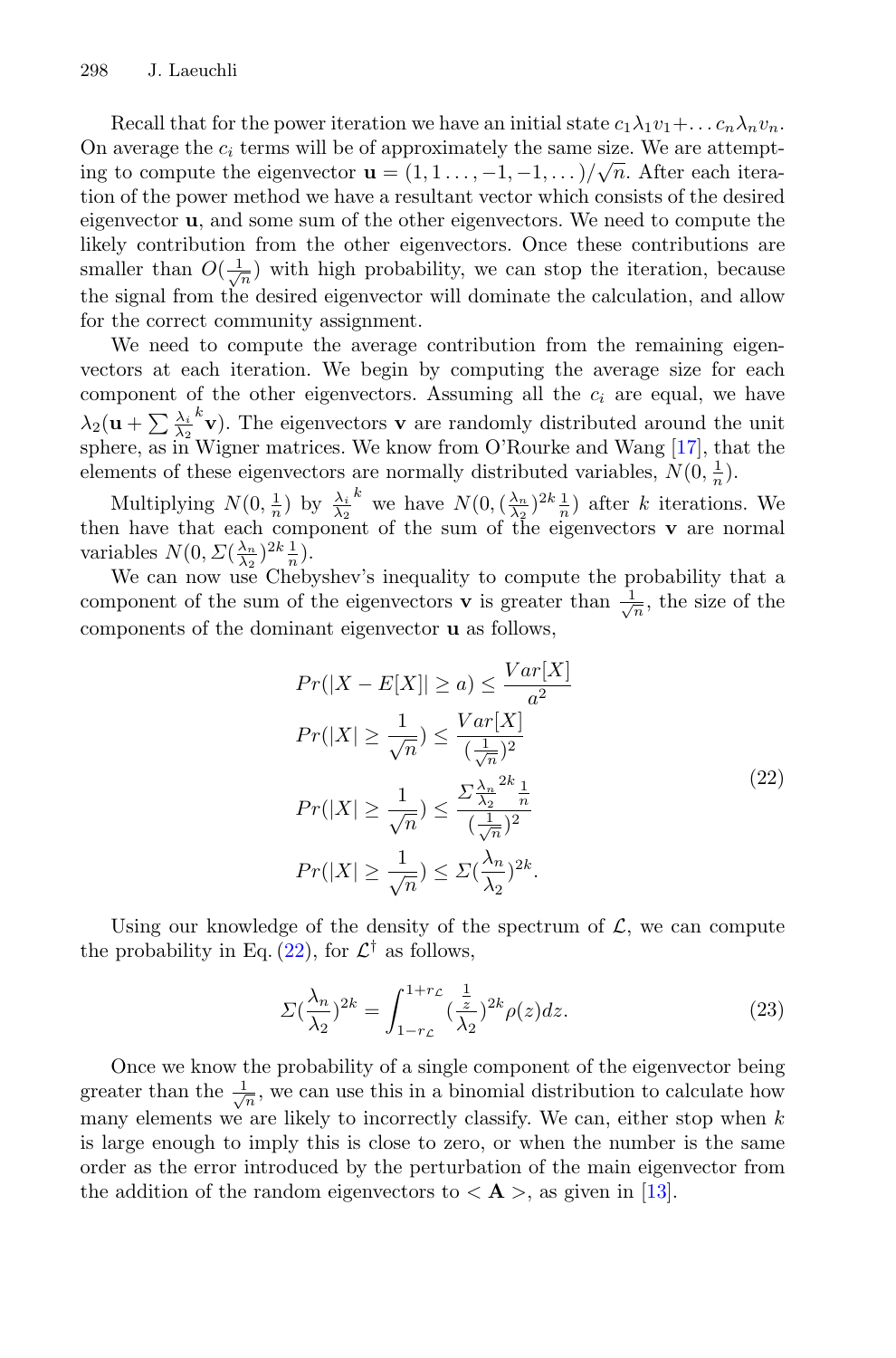**Regularized Spectral Clustering.** While spectral clustering is robust for matrices with high average degrees (*cf.* Saade et al. [\[8\]](#page-13-9)), for very sparse matrices that have low degree entries the technique may struggle to recover the communities when the graph approaches the theoretical limits of community detection. This issue is exacerbated by the fact that we are dropping edges, and thus may create such problematic cases. To combat this we use the method of regularized spectral clustering method given in Saade et al. [\[8](#page-13-9)]. Given a regularization parameter  $\tau$ , and the matrix **J** with constant entries  $\frac{1}{n}$ , the authors first define the regularized adjacency matrix  $\mathbf{A}_{\tau}$  as,

$$
\mathbf{A}_{\tau} = \mathbf{A} + \tau \mathbf{J} \tag{24}
$$

Similarly they define the regularized diagonal as  $D<sub>\tau</sub>$  as,

$$
\mathbf{D}_{\tau} = \mathbf{D} + \mathbf{I}\tau \tag{25}
$$

Then the regularized scaled Laplacian is given as,

<span id="page-8-1"></span>
$$
\mathcal{L}_{\tau} = \mathbf{D}_{\tau}^{-1/2} \mathbf{A} + \tau \mathbf{J} \mathbf{D}_{\tau}^{-1/2} \tag{26}
$$

We note that the Fiedler vector of this matrix can be computed using the power method using nearly linear-time sparse solvers.  $D_{\tau}^{-1/2}AD_{\tau}^{-1/2}$  is symmetric and diagonally dominate so we can make use of nearly linear-time solvers to compute  $(\mathbf{D}_{\tau}^{-1/2} \mathbf{A} \mathbf{D}_{\tau}^{-1/2})^{-1} x$ . Then, since  $\mathbf{D}_{\tau}^{-1/2} \tau \mathbf{J} \mathbf{D}_{\tau}^{-1/2}$  is a rank one matrix  $\tau \mathbf{D}_{\tau}^{-1/2} j \mathbf{D}_{\tau}^{-1/2} j^T = \mathbf{D}_{\tau}^{-1/2} \tau \mathbf{J} \mathbf{D}_{\tau}^{-1/2}$ , we can compute  $\mathcal{L}_{\tau}^{-1}$  using the Sherman-Morrison formula which allows us to solve  $\mathcal{L}_{\tau}^{-1}$  in terms of  $\mathbf{D}_{\tau}^{-1/2} \mathbf{A} \mathbf{D}_{\tau}^{-1/2}$ .

<span id="page-8-0"></span>
$$
(\mathbf{D}_{\tau}^{-1/2} \mathbf{A} \mathbf{D}_{\tau}^{-1/2})^{-1} = \mathcal{A}^{-1}, \mathbf{S} = \frac{\mathcal{A}^{-1} \mathbf{D}_{\tau}^{-1/2} j \mathbf{D}_{\tau}^{-1/2} j^T \mathcal{A}^{-1}}{1 + \mathbf{D}_{\tau}^{-1/2} j^T \mathcal{A}^{-1} \mathbf{D}_{\tau}^{-1/2} j} \rightarrow
$$
  

$$
\mathcal{L}_{\tau}^{-1} = (\mathbf{D}_{\tau}^{-1/2} \mathbf{A} \mathbf{D}_{\tau}^{-1/2} + \mathbf{D}_{\tau}^{-1/2} j \mathbf{D}_{\tau}^{-1/2} j^T)^{-1} = (\mathbf{D}_{\tau}^{-1/2} \mathbf{A} \mathbf{D}_{\tau}^{-1/2})^{-1} - \mathbf{S}
$$
(27)

Using Eq. [\(27\)](#page-8-0) we can then proceed to compute the Fielder vector using power iteration. In order to determine when to stop the power iteration we proceed in the same way as in **Computing the Eigenvector Using Inverse Power Iteration** by determining the spectrum  $\mathcal{L}_{\tau}$ . We begin by noting that  $\mathcal{L}_{\tau}$  has the same spectrum as  $D_{\tau}^{1/2}AD_{\tau}^{1/2}$ , except that the top eigenvalue is increased by the rank one update  $\mathbf{D}_{\tau}^{-1/2} \tau \mathbf{J} \mathbf{D}_{\tau}^{-1/2}$ , as discussed in Ding and Zhou [\[15\]](#page-13-10). Since we will project out this eigenvector when performing power iteration, we then only need to consider the density function of  $\mathbf{D}_{\tau}^{-1/2} \tau \mathbf{A} \mathbf{D}_{\tau}^{-1/2}$ . By the same argument that we used Eq.  $(12)$ , we can show that as n increases, *whp* this density function is given by,

$$
\rho(z) = \frac{2n}{\pi} \frac{\sqrt{\frac{2(a+b)}{(d+\tau)^2} - z^2}}{\frac{2(a+b)}{(d+\tau)^2}}
$$
(28)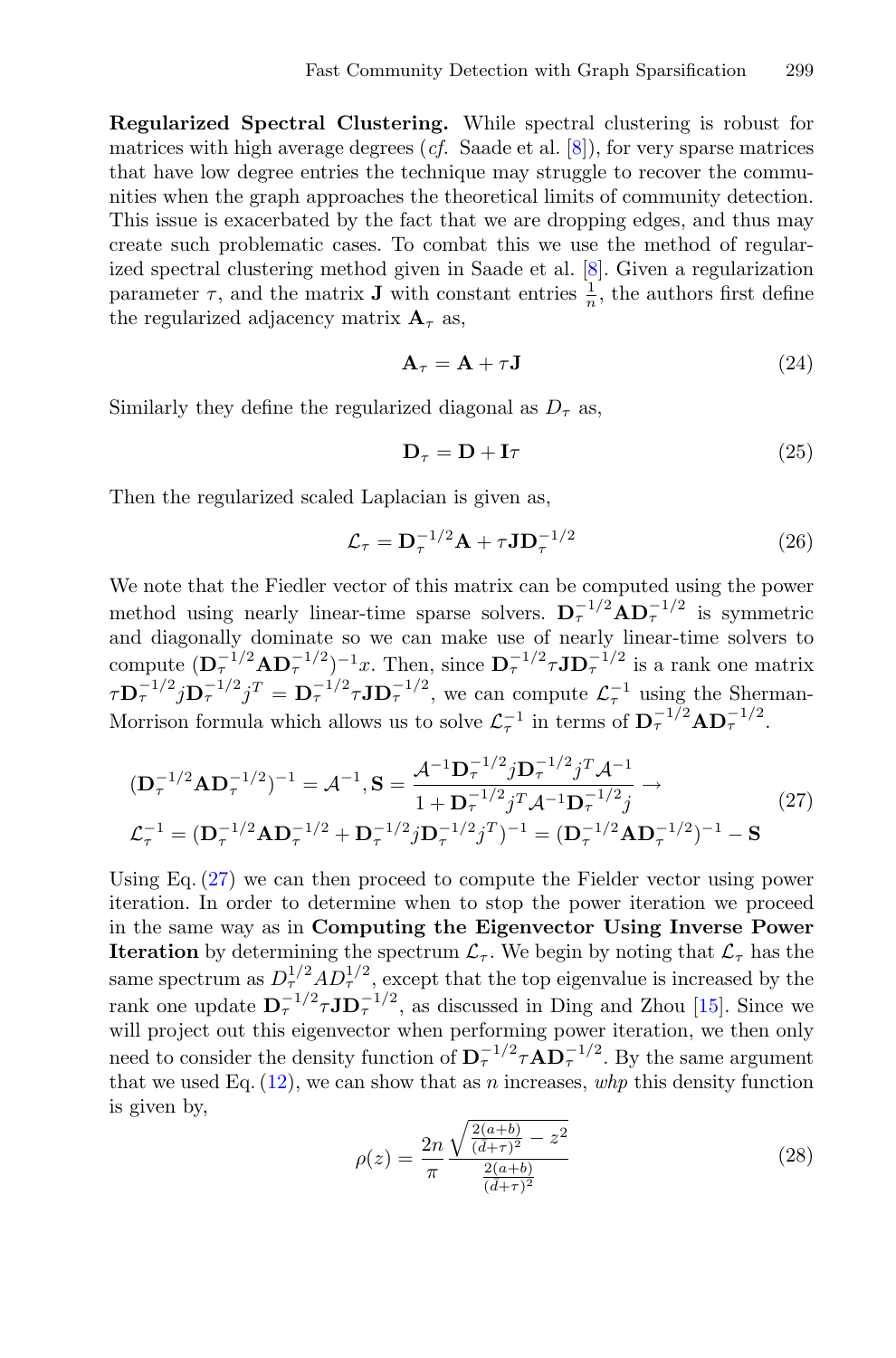**Our Algorithm.** We now present our algorithm. We first obtain (or the user provides) an estimate for the Stochastic Block Model (SBM) parameters. We then obtain the scaled effective resistances **eff** of the elements of the scaled Laplacian  $\mathcal{L}$ , which we then use to create a probability density function. We note that we modify the probability density function to sample the edges that have a low effective resistance over those that have a high resistance, since these are the edges that make up our community. This approach is slightly different from the standard algorithm of Spielman and Srivastava [\[5\]](#page-12-4), which seeks to sample the highest resistance edges.

Next we compute the estimated  $p, q$  we will obtain after sparsification, using either Eq. [\(18\)](#page-5-2) or [\(21\)](#page-6-0), depending on our sampling strategy, and based on this we decide how much sparsification we can safely apply. After creating our new matrix, we then obtain the relevant eigenvector, depending on whether we are using the Laplacian or the Regularized Laplacian from Eq. [\(26\)](#page-8-1).

#### **Algorithm 1.** RecursivePartition

*INPUT:* adj matrix A, boolean S for using scaled effective resistance (**eff**), regularization parameter  $\tau$ *RETURN:* partition p  $[p,q]=EstParam(A) \{ \text{Est param using eqn. } (15) \}$ **if**  $S \equiv$  True **then**  $\mathcal{L} = \text{CreateScaledLap}(A);$ **eff** = EstResistance( $\mathcal{L}$ ) { Est resistance using Spielman and Srivastava [5]}  $pdf = \frac{(\mathbf{eff} - min(\mathbf{eff}))}{\sum ((\mathbf{eff} - min(\mathbf{eff})))}$  {Normalize distribution}  $pdf = 1 - pdf$  {Sample the low resistance nodes} S=0 {Init. number of samples}  $\textbf{while} \ \ (\hat{a'} - \hat{b'})^2 - 2(\hat{a'} + \hat{b'}) \leq 0 \ \textbf{do}$ Increase S  $[\hat{a'} \ \hat{b'}]$  = EstSparseAB(p,q,S) {est  $\hat{a'} \ \hat{b'}$  using eqn. (21)} **end while**  $[i]$   $\equiv$  find(A) [ni nj] = randsample(S,pdf); {Sample S with pdf} **else**  $[i \text{ } j]= \text{find}(A)$ [ni nj] = randsample(S); {Sample S with uniform distribution} **end if**  $A=sparse(i(ni), j(nj),1, size(A,1), size(A,2))$  {Create the Sparsified Adjacency Matrix}  $D_{\tau}$  = CreateDiag(A)+ $\tau$  {Create Degree Matrix }  $\mathcal{L}_{\tau} = D_{\tau}^{-1/2}AD_{\tau}^{-1/2}$ [v e]=powermethod( $\mathcal{L}_{\tau}$ ); {Get eigenvector}  $[i]$  p  $=$  sort(v) {Get permutation} **return** p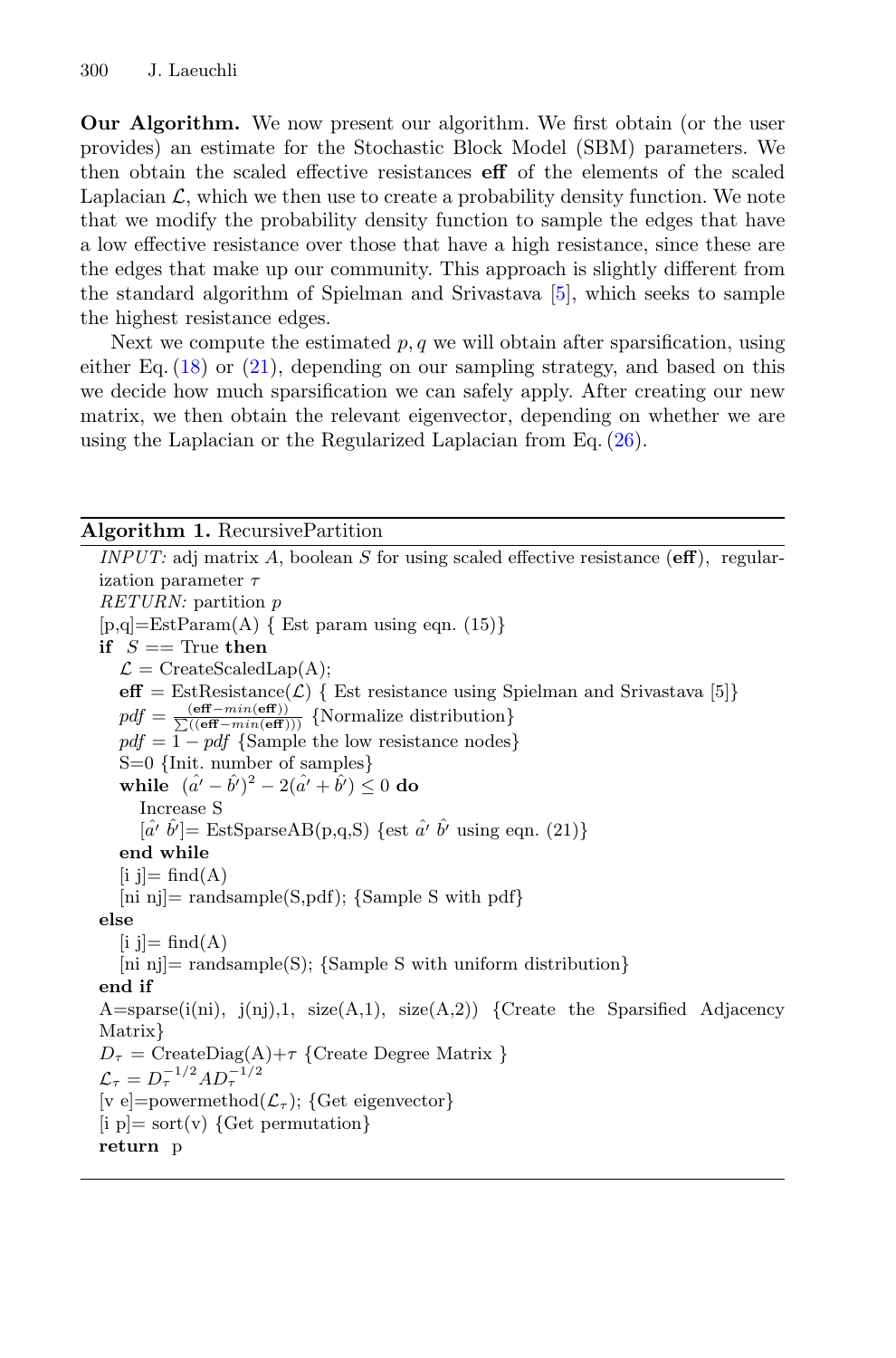**A Comment on Complexity.** While the best performance we obtained was by using the scaled effective resistance, depending on what solver is available, this may not always be the most effective strategy. This is because obtaining the scaled effective resistances using the method of Spielman and Srivastava [\[5\]](#page-12-4), requires us to solve a number of linear systems. If a nearly linear time solver is available, this will take  $O(m)$  time, where m is the number of edges before our dropping strategy. This will dominate the cost of the computation, and we will not get significant speed-up from using power iteration, which is of order  $O(m')$ , where  $m'$  again is the number of sparsified edges. In the case of our examples this is clearly sub-optimal, since we can reduce  $m$  several orders of magnitude and still recover the communities, even when we are dropping edges randomly. In this case it makes sense not to use the scaled effective resistance. On the other hand, in practice, we may wish to use a different eigensolver, since the code for these may be more mature. In this case, the cost of the eigensolver may dominate, especially since the cost of applicable solvers (such as Lanczos-based solvers), does not entirely depend on  $m$ . In this case the use of scaled effective resistance sampling may be more effective.

# **3 Empirical Evaluation**

We now present some experimental results. We first examine the difference between effective-resistance and scaled-effective resistance, and how closely they follow the predicted percentage of recovery. Additionally, we investigate the time needed to compute the eigenvectors of the sparsified versus the unsparsifed matrix, and our convergence criteria for the Fiedler Vector.

**Recovery of Communities.** We now examine the success of our method in recovering the communities with the given sparsification. In Figs. [1a](#page-11-0) we see that using the Regularized Laplacian we can quickly recover almost all the nodes correctly, at around the sparsification level, predicted by Eqs. [\(18\)](#page-5-2) and [\(21\)](#page-6-0). This also highlights the impact of using the scaled effective resistance for sampling, with the method converging faster, and following the prediction of Eq.  $(21)$  more closely. We note that for both sampling methods the percent of edges we preserve is very small, of the order of  $10^{-3}$  of the original graph for the Scaled Effective Resistance method.

In Fig. [1b](#page-11-0), we try the real-world example of Saade et al. [\[8](#page-13-9)], where the authors attempt to partition two blogging communities by their political alignment. This is an interesting example because the communities are difficult to recover, requiring the use of regularization techniques, and because the graph structure is not exactly captured by the SBM model. Further this graph is quite small with only 1, 222 nodes, meaning that the graph may be disconnected, as discussed earlier in Sect. [2.](#page-4-1) Despite these difficulties, we are still able to recover the communities even after a significant amount of sparsification is applied, at the point that our criteria indicate we should be successful.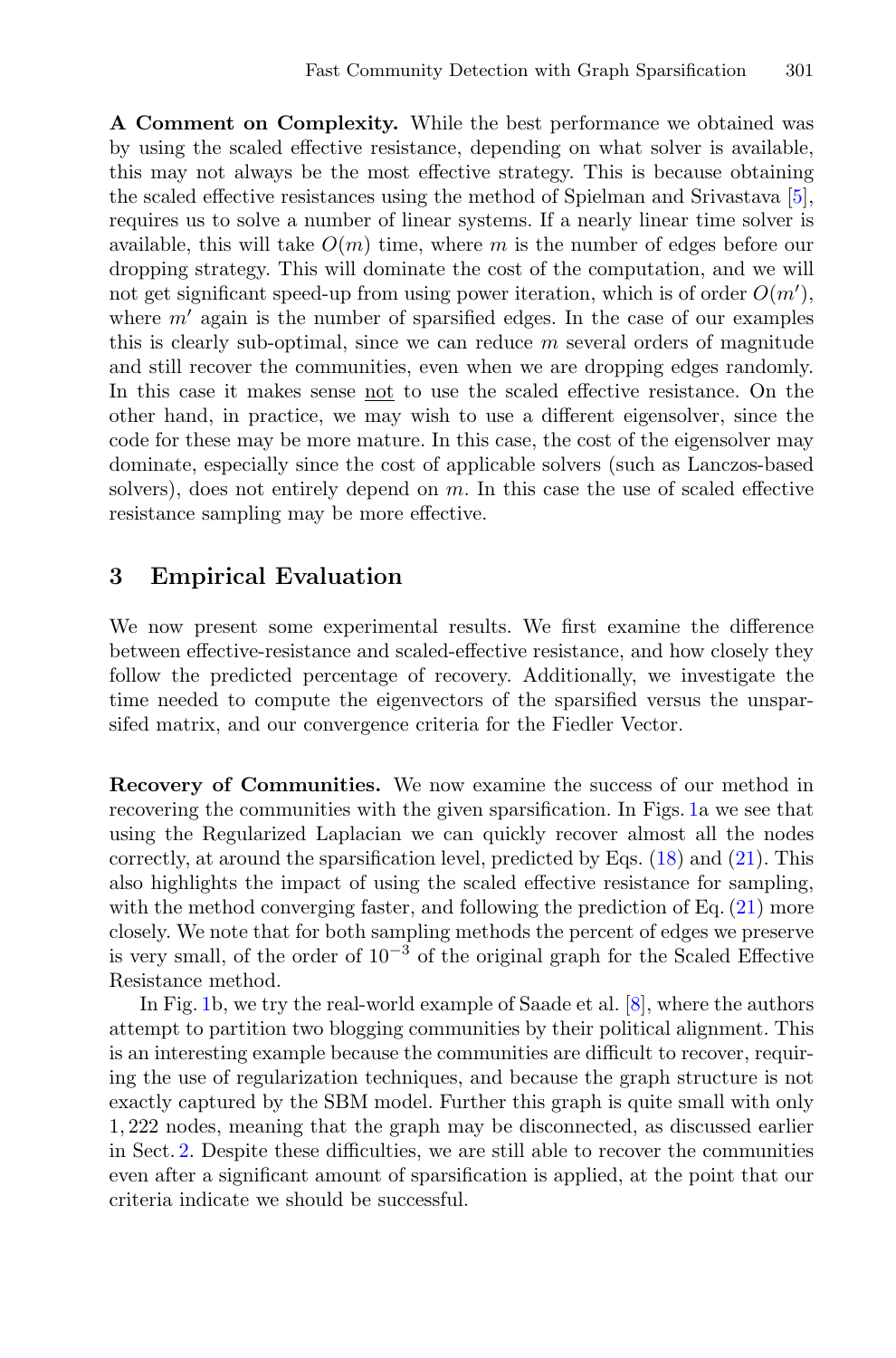

<span id="page-11-0"></span>Fig. 1. (a) Results of recovering the communities using regularization after sparsification SBM (10000, 0.5, 0.3). Shows the results for Effective resistance and Scaled Effective Resistance as well as predicted recovery. (b) Results of recovering the communities using regularization after sparsification for the political blog example. This example shows the effect of sparsification on a small graph, where there is an interval between the sparsification criteria, and the point at which the graph is connected.

**Time Saved in Eigenvector Calculation.** One of the main motivations of this work is to obtain the correct community labels while spending less time computing the require eigenvectors. Since we are able to recover the communities, despite applying large amounts of sparsification, we would expect our eigensolver to converge faster. Exactly how fast depends on the solver. For the eigensolver shown in Spielman and Teng [\[6\]](#page-12-5), built on top of their nearly linear-time solver and constructed solely to find the Fiedler vector of the Laplacian, our time to compute the eigenvector would depend on the number of elements of our graph. Since we have reduced the number of elements by multiple orders of magnitude when sampling with scaled effective-resistance we would get a multiple order of magnitude speed-up. Unfortunately, these solvers are not available for use in production code, so we do not benchmark them here.

When using the off-the-shelf solver available in Matlab to find the desired eigenvector, with our best method we achieve essentially an order of magnitude speed-up. This is because the solvers used by this method are not optimized for graphs in the way that the solver of Spielman and Teng. The observed speed-up can be seen in Table [1b](#page-12-6).

While we do not have a nearly linear-time solver to fairly benchmark our Inverse Power method, we are able to test the number of iterations required to obtain 10−<sup>8</sup> accuracy vs the number of iterations recommended by our stopping criteria, seen in Table [1a](#page-12-6). In all four cases all the community nodes were recovered, even though the sparsification was of the order of  $O(10^{-3})$ .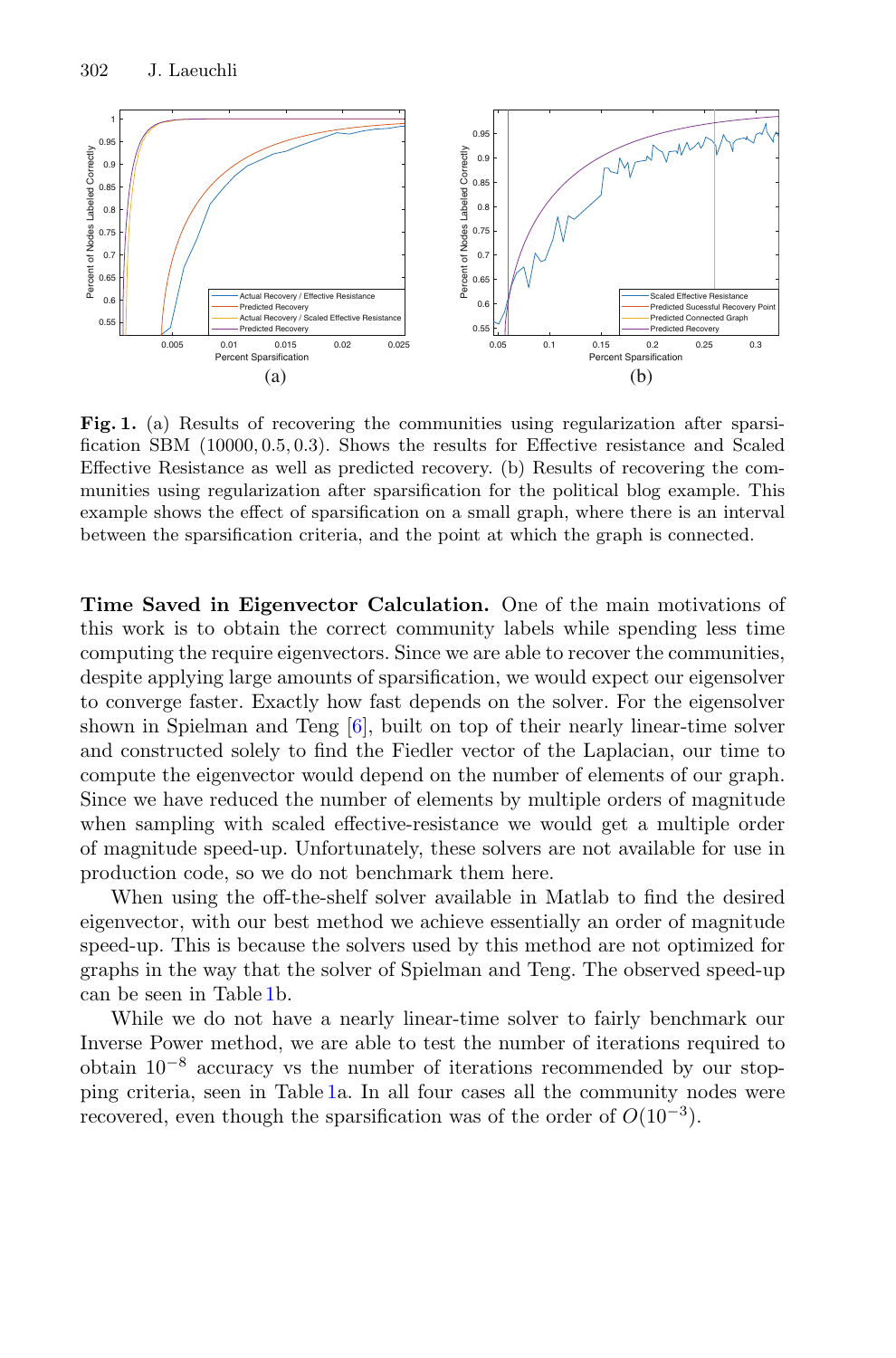<span id="page-12-6"></span>**Table 1.** (a) Speed-up in eigensolver from sparsification for the Regularized Laplacian for SBMs (10000, 0.5, 0.3) and (10000, 0.5, 0.2) respectively, using an off the shelf solver. (b) Number of iterations of the inverse power method required to reach the stopping criteria vs number of iterations to reach  $10^{-8}$  accuracy using the Scaled Laplacian for the SMB (10000, 0.5, 0.3).

| $\vert$ SMB <sub>.5</sub> 3<br>Sparse                                         | $\vert$ SMB <sub>.5.,2</sub> $\vert$ Sparse | Criteria $\Gamma$ <sup>5</sup> Criteria $\Gamma$ <sup>5</sup> |
|-------------------------------------------------------------------------------|---------------------------------------------|---------------------------------------------------------------|
| $ 1.168185 \text{ sec} 0.141 \text{ sec} 1.05 \text{ sec} 0.075 \text{ sec} $ |                                             | $ 1.148 \text{ sec} 0.141 \text{ sec} 12$<br>102              |
| (a)                                                                           |                                             | (b)                                                           |

# **4 Conclusion and Future Work**

In this paper we explored the use of sparsifying by effective resistance and scaled effective resistances in order to recover sparsify SBMs, as well as effective stopping criteria for eigensolvers used for community detection. The main goal is to obtain faster solutions while still being confident in our ability to recover the communities. We have provided a method that determines the number of samples needed, depending on the type of sampling used. We found that the community structure can be recovered even when the matrix becomes very sparse. Since SBMs are a commonly studied model for clustering, this method is widely applicable. We leave several areas open for future work. While SBMs are widely studied, the model has certain intrinsic limits which prevent it from modeling certain real-world networks well. We would like to provide a similar analysis for more complex community models, in particular models which have a nonconstant average degree. We could then apply our model to a larger variety of real-world graphs.

**Acknowledgements.** We would like to acknowledge the efforts of Professor Peter W. Eklund, who helped make this paper possible.

# **References**

- <span id="page-12-0"></span>1. Girvan, M., Newman, M.E.J.: Community structure in social and biological networks. Proc. Natl. Acad. Sci. USA **99**, 7821–7826 (2002)
- <span id="page-12-2"></span>2. Condon, A., Karp, R.M.: Algorithms for graph partitioning on the planted partition model. Random Struct. Algor. **18**, 116–140 (2001)
- <span id="page-12-1"></span>3. Abbe, E.: Community detection and stochastic block models: recent developments. J. Mach. Learn. Res. **18**(1), 6446–6531 (2017)
- <span id="page-12-3"></span>4. Pothen, A., Simon, H., Liou, K.: Partitioning sparse matrices with eigenvectors of graphs. SIAM. J. Matrix Anal. Appl. **11**(3), 430–452 (1990)
- <span id="page-12-4"></span>5. Spielman, D., Srivastava, N.: Graph Sparsification by effective resistances. In: Proceedings of the 40th Annual ACM symposium on Theory of computing, STOC 2008, pp. 563–568 (2008)
- <span id="page-12-5"></span>6. Spielman, D., Teng, S.: Nearly linear time algorithms for preconditioning and solving symmetric, diagonally dominant linear systems. SIAM J. Matrix Anal. Appl. **35**(3), 835–885 (2014)